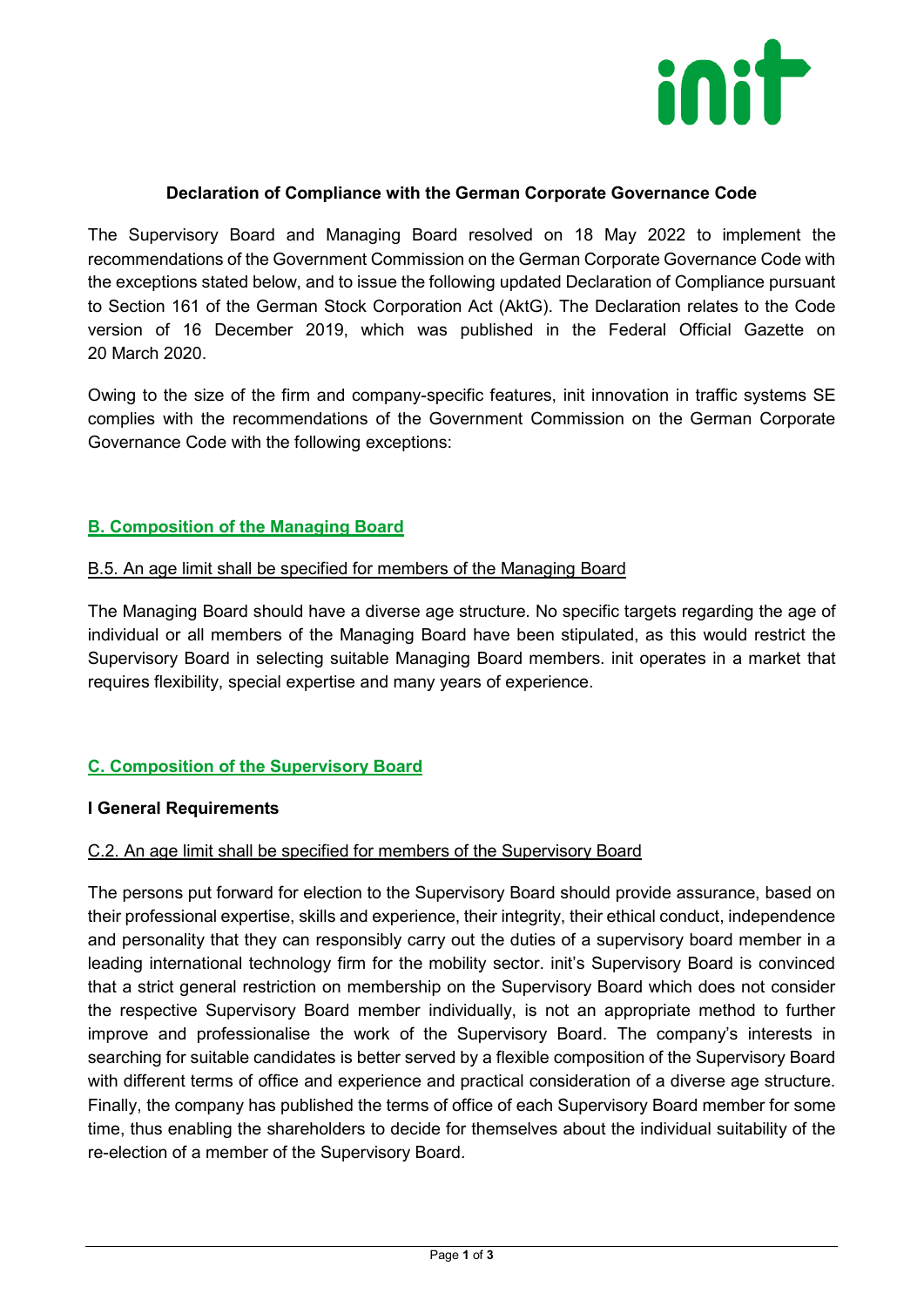

## **II Independence of the Supervisory Board Members**

## C.7. more than half of the members of the Supervisory Board shall be independent of the company and the Managing Board

The Supervisory Board of init consists of four members. Ms Christina Greschner is a close family member of the Managing Board and Mr Andreas Thun has a significant business relationship with a company dependent on the company. Mr Ulrich Sieg and Mr Hans-Joachim Rühlig, Chairman of the Supervisory Board, are both independent of the company.

The Supervisory Board of init passes its resolutions with a simple majority of the votes cast, unless another majority is mandatory by law. In the event of a tie, the Chairman has the casting vote.

Since Mr. Rühlig is independent of the company and he has a second vote in the event of a tie, the entire Supervisory Board of init can still be considered independent.

## **D. Working methods of the Supervisory Board**

## **II Cooperation within the Supervisory Board and the Managing Board**

#### D.4. Chairperson of the audit committee

Due to the size of the Supervisory Board (four members) of init and the technical knowledge of the Chairperson of the Supervisory Board, it is not possible to comply with the recommendation of not uniting these two roles in one individual.

#### D.5. Nomination committee

A nomination committee was not formed due to the specific conditions and the size of the Supervisory Board (four members).

## **G. Remuneration of the Managing Board and Supervisory Board**

#### **I Remuneration of the Managing Board**

G.1. The remuneration system should define in particular the financial and non-financial performance criteria relevant for the granting of variable remuneration components

The granting of variable remuneration components is determined by financial criteria; no nonfinancial performance criteria are defined for the granting of variable remuneration components. Sustainability criteria have already been considered through init's product portfolio and the purpose of the company.